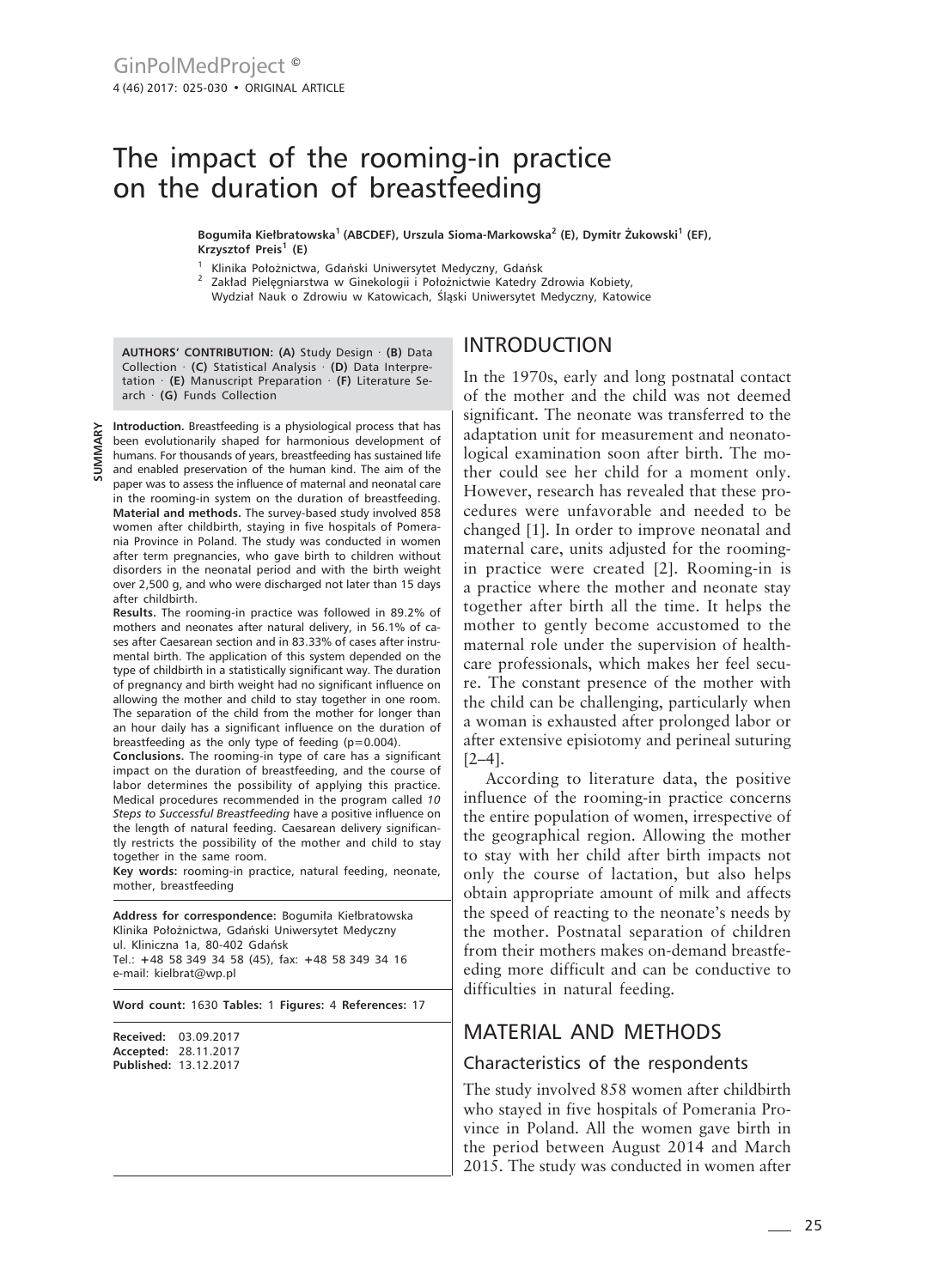term pregnancies, who gave birth to children without disorders in the neonatal period with body weight over 2,500 g, and who were discharged not later than 15 days after childbirth.

#### Study design

First of all, 1,000 questionnaires were distributed to random women. In total, 898 questionnaires were returned, of which 858 were completed correctly and 40 partially. A woman's signature under the questionnaire confirmed the respondent's consent to participation. The study involved information about perinatal medical procedures asked for in the questionnaire, which contained questions about the duration of pregnancy, labor as well as hospital procedures performed during hospitalization. The study was approved by the Ethics Committee for Academic Research of the Medical University of Gdańsk.

### Conditions for common maternal and neonatal stay

The aim of the rooming-in practice is to enable the mother and the child to stay together in one room from birth until discharge. It is permissible to separate the child from the mother for medical procedures for no longer than 1 hour a day. The neonate remains together with the mother if the condition of both of them permits it. Observation of a healthy neonate does not justify his or her separation from the mother. The rooming-in system does not consist in the replacement of nursing care with care provided by the mother in puerperium [2]. This practice is followed in all hospitals in which the study was conducted. The rooming-in system was applied in 78% of the investigated mothers and children with the separation period lasting not more than 1 hour.

## RESULTS

The study revealed that the application of the rooming-in practice depended on the course of labor in a statistically significant way. The rooming-in system was used in 89.2% of mothers and neonates after natural delivery, in 56.1% of cases after Caesarean section and in 83.33% of cases after instrumental birth. The course of labor, parity and place of labor had a significant influence on the common stay in the rooming-in unit. This relationship was not noted for the duration of pregnancy and neonatal birth weight (Tab. 1).

The separation of the mother from the child for more than 1 hour had no effects on the total duration of breastfeeding compared to mothers who were not separated from their children. The mean duration of breastfeeding in mothers whose children were separated from them for more than 1 hour was 6.7 months vs 7.4 for mothers who stayed with their children all the time (Fig. 2.).

Separation of the child from the mother for longer than an hour daily had a significant influence on the duration of breastfeeding as the only type of feeding with  $p = 0.004$  (Mann-Whitey U*-*test). When the mothers were separated from their children for no more than 1 hour, the average duration of breastfeeding as the only type of feeding was 3.9 months, while in the case of separation lasting more than 1 hour, the average duration of natural feeding as the only type of feeding was 3.2 months (Fig. 3).

The study showed a correlation between the type of childbirth and common stay in the maternity ward ( $p < 0.0001$ , chi square test). After natural delivery, 89% of the mothers and neonates stayed together in one room. In the case of Caesarean section, 56% of the neonates could stay with their mothers. After instrumental birth, 83% of the neonates stayed with their mothers. As for water birth, 93% of the neonates stayed with their mothers all the time. Vertical deliveries constituted 1% of all deliveries, and all the neonates born this way could stay with their mothers all the time.

The analysis of the average duration of breastfeeding depending on the course of labor revealed borderline statistical significance. The

**Tab. 1.** Postnatal stay of the mother with her child depending on other factors **Stay of the mother with her child Spearman's R P-value in one room** Course of labor  $0.258790$  0.000000 Parity 20.089546 0.008719 Neonatal birth weight  $-0.020156$  0.557307 Place of childbirth -0.219297 0.000000 Duration of pregnancy (weeks) -0.105971 0.002657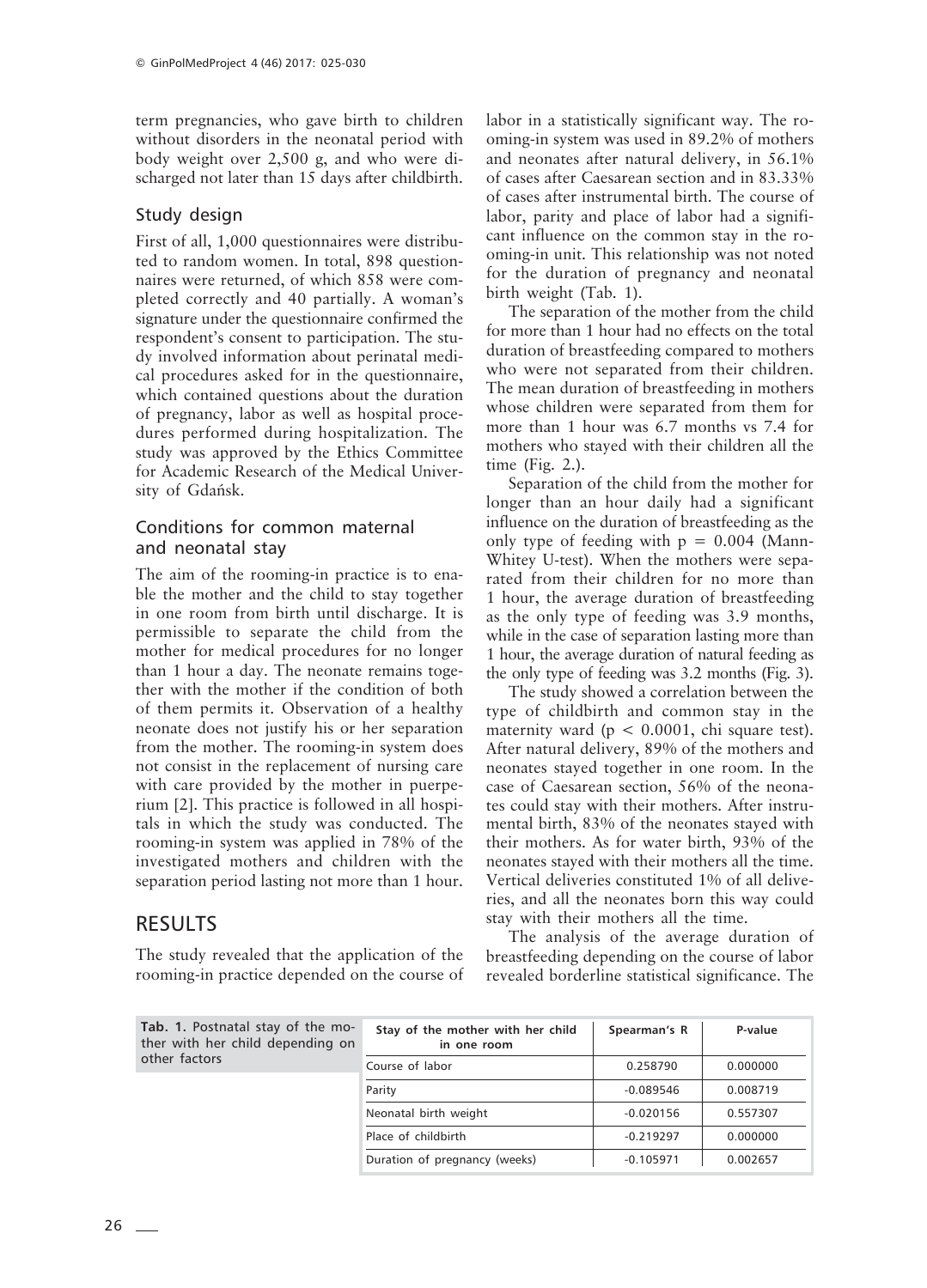nonparametric Kruskal-Wallis analysis of variance showed no statistical significance but the median test showed  $p = 0.04$ . Due to conflicting results, the hypothesis about the existence of significant differences in average breastfeeding periods in these groups was not refuted.

There were significant differences in the duration of breastfeeding as the only type of feeding depending on the type of childbirth:  $p = 0.03$  in the Kruskal-Wallis ANOVA and  $p = 0.009$  in the median test.

The average duration of breastfeeding did not differ in a statistically significant way between women staving in different hospitals ( $p =$ 0.76 in the Kruskal-Wallis ANOVA), but differences were noted for the duration of breastfeeding as the sole type of feeding  $(p = 0.003)$ in the Kruskal-Wallis ANOVA),

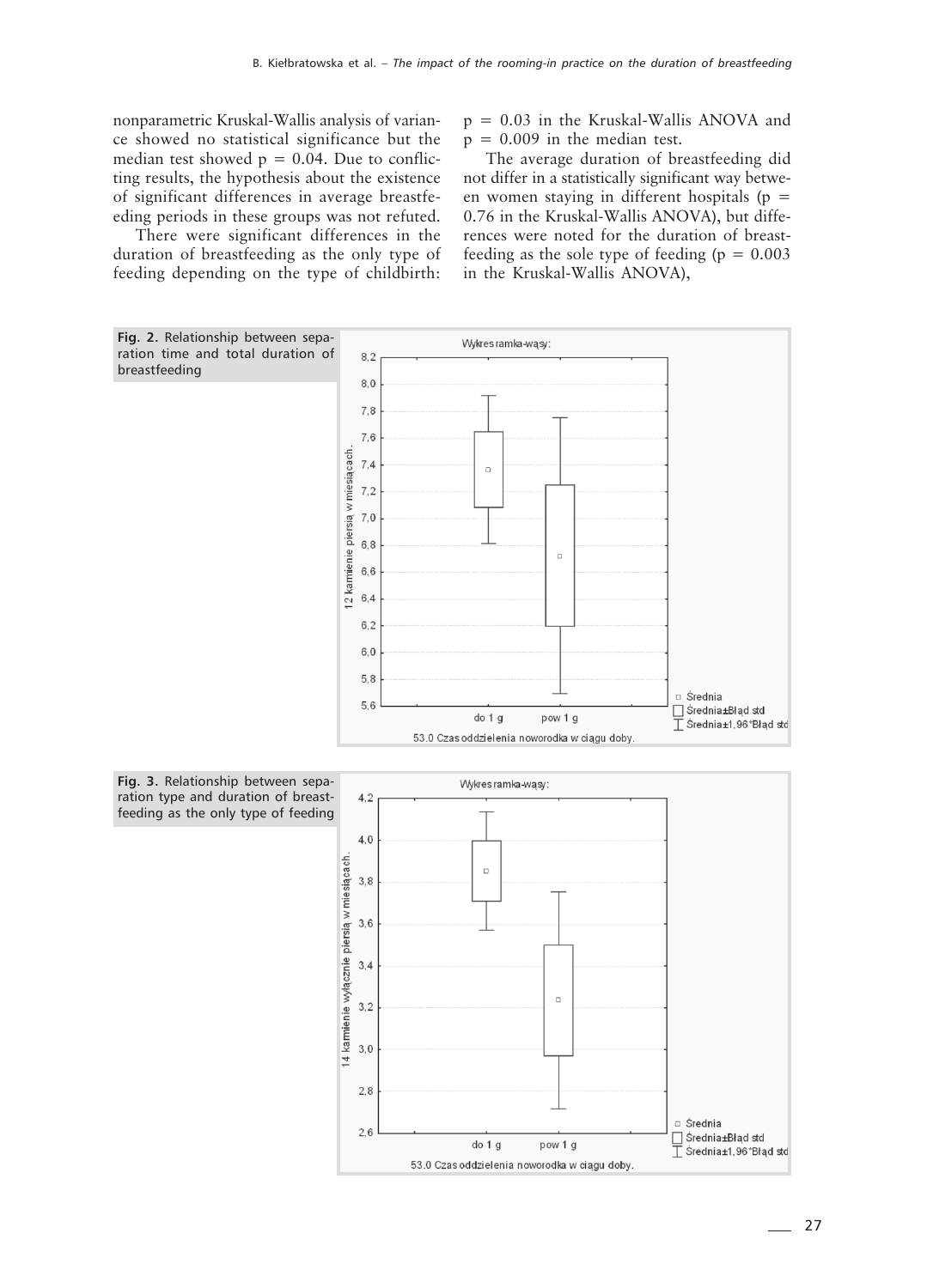The longest average duration of breastfeeding as the sole type of feeding was observed in hospitals following the program called *10 Steps to Successful Breastfeeding*.

### **DISCUSSION**

The consequences of early and broadly understood postnatal mother–neonate contact have been discussed in various publications [5–9]. The rooming-in system makes the adaptation period more beneficial for children. Neonates who stay close to their mothers more rarely develop jaundice [10] and gain weight faster [11]. Leander G. divided treated neonates into two groups. One group was separated from their mothers, who could, however, visit them. The other group was treated with photothera-

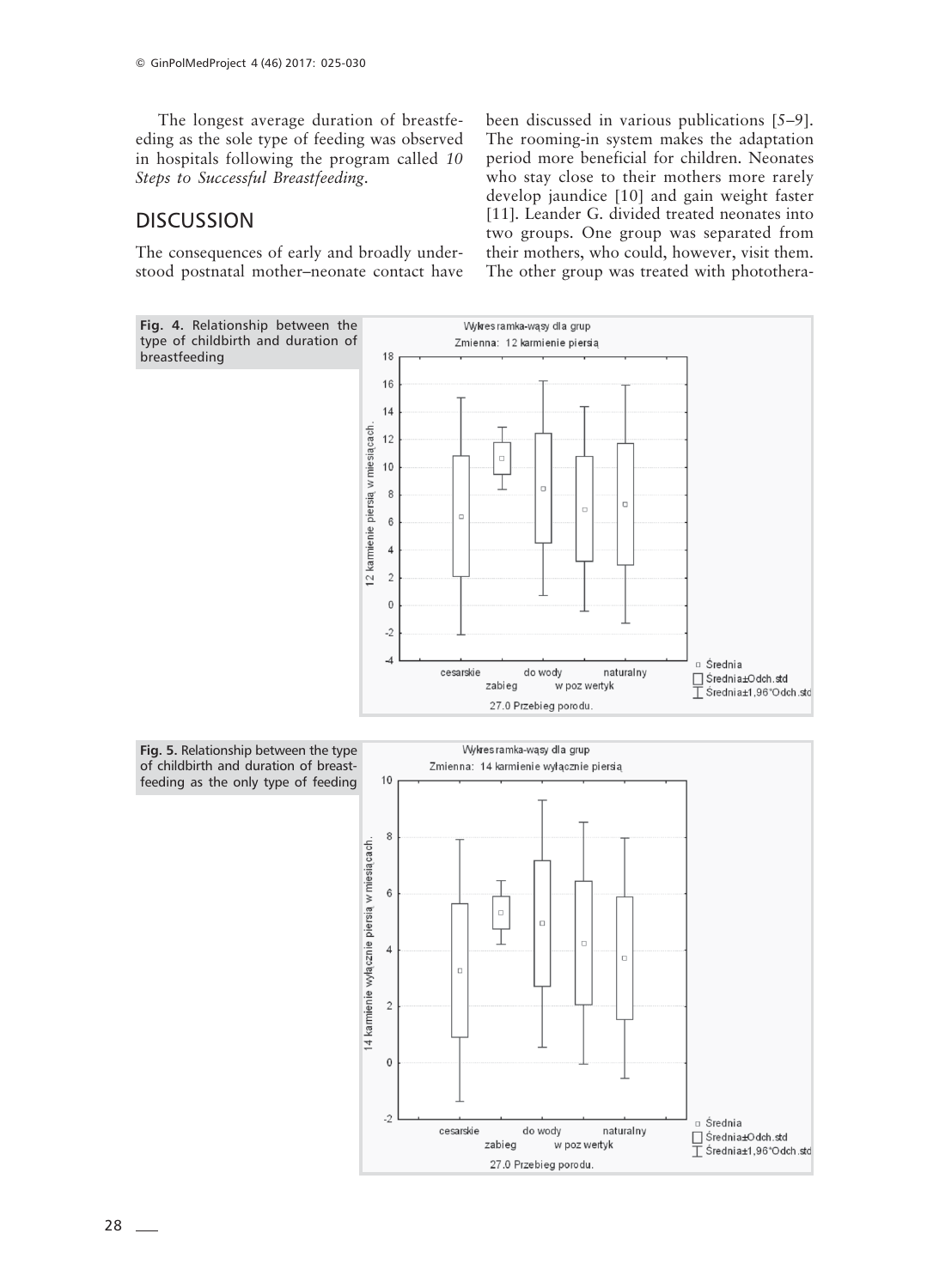py in the mother's room. The study showed that neonates separated from their mothers were breastfed significantly less frequently [12]. Research shows that the rooming-in practice also reduces the number of neonatal infections [10,13,14].

Certain authors believe that staying in one room brings only short-term breastfeeding benefits if women are not properly educated, instructed and assisted. Mexican authors compared breastfeeding in women staying in hospitals where separated nursing care was provided with women from hospitals where the roomingin practice was followed who were additionally educated about breastfeeding. They observed that the indices of breastfeeding as the only type of feeding were significantly higher in the rooming-in group compared with the separated group. However, four months after childbirth, this statistically significant difference was preserved only in women who, in addition to staying with their child, were also instructed about lactation [15]. Similar results were obtained in a study from Nicaragua. It was concluded that breastfeeding is longer if mothers stay with their children in one room and are additionally educated about breastfeeding, whereas it was significantly shorter in women who were separated from their children despite having been instructed about natural feeding.

Furthermore, the rooming-in system has a positive effect on the development of lactation and on starting breastfeeding. It also strengthens the bond between the mother and the child. This has been concluded by observation of mothers who stayed with their children for more than 8 hours a day. It was stated that this situation more rarely leads to parenting inadequacy [16] and that it creates a stronger bond between the mother and child. The introduction of the rooming-in practice in a Thai hospital reduced the rate of child abandonment by parents [17]. Various publications indicate that the positive influence of the rooming-in practice concerns the entire population of women irrespective of the geographical region. Allowing the mother to stay with her child after birth impacts not only the course of lactation, but also helps obtain appropriate amount of milk and affects the speed of maternal reactions to the neonate's needs. Postnatal separation of children from their mothers makes on-demand breastfeeding more difficult and can be conductive to difficulties in natural feeding.

In one study [16], mothers were allowed to have longer postnatal contact with neonates than anticipated in routine hospital practice. The study revealed that women who were allowed to exhibit more emotional behaviors towards their children, consisting in touching, changing diapers or observing, preserved this emotional state for longer. It was also found that these mothers were less likely to leave their children under other people's care.

#### **CONCLUSIONS**

The rooming-in practice has a significant influence on the duration of breastfeeding, and the stay of the mother and child in the same room depends on the type of childbirth. Separation of the child from the mother for longer than an hour daily has a significant influence on the duration of breastfeeding as the only type of feeding. Caesarian section significantly restricts the possibility for the mother and child to stay in one room. Medical procedures recommended in the program called *10 Steps to Successful Breastfeeding* have a positive influence on the duration of natural feeding.

- 1. **Newton ER.** Karmienie piersią –złoty standard. *Med Prakt Gin i Poł* 2005;2:75-84.
- 2. **Oslislo A, Kamiński K.** Rooming-in: nowa jakość w położnictwie i neonatologii. *Gin Pol* 2000;71:202-207.
- 3. **Kowalewski W**. Karmienie piersią-wybór czy obowiązek? Łódź: *Pro-med*. 1993; 9-11:23-24.
- 4. **Mikiel-Kostyra K.** Odległe skutki zdrowotne sposobu żywienia niemowląt. *Med Wieku Rozw* 2003;4:605-615.
- 5. **American Academy of Pediatrics**: Karmienie piersią i mlekiem kobiecym. *Med Prakt-Gin i Poł* 2006; 1:21-28.
- 6. **Blaymore Bier JA et al.** Comparison of skin to skin with standard contact in low – birth – weight infants who are breast – fed. *Arch Ped Adol Med* 1996;7:126 -1269.
- 7. **Gray L et al.** Skin-to-skin contact is analgesic in healthy newborns. *Pediatrics* 2000; 105:14.
- 8. **Mazur J, Mikiel–Kostyra K.** Wpływ praktyk szpitalnych na zmiany masy ciała noworodków. *Med Wieku Rozw* 1998;2:115-125.
- 9. **Thomson ME et al.** The importance of immediate postnatal contact: its effect on breastfeeding. *Can Fam Phys* 1979; 25:1374-1378
- 10. **Mapata S. et al.** A study comparing rooming-in with separate nursing. *Pediat Indones* 1988;28:116-123.
- 11. **Yamauchi Y et al.** The relationship between rooming-in/ not rooming-in and breast-feeding variables. *Acta Pediatric Scand* 1990; 79:1017-1022.
- 12. **Leander G et al.** Hospital routines in infants with hyperbilirubinemia influence the duration of breastfeeding. *Acta Paediatr Scand* 1986;75:708-712.
- 13. **Sosa R. et al.** The effect of early mother-infant contact on breast feeding, infection and growth. In: Ciba Foundation Symposium No. (new series): Breastfeeding and the mother. Amsterdam. The Netherlands, Elsevier Publishing Co. 1976:179-193.
- 14. **Suradi R.** Rooming-in for babies born by caesarean section in Dr Cipto Mangunkusumo general Hospital Jakarta. *Pediatric Indones* 1988;28:14-132.

**REFERENCES**

**REFER**